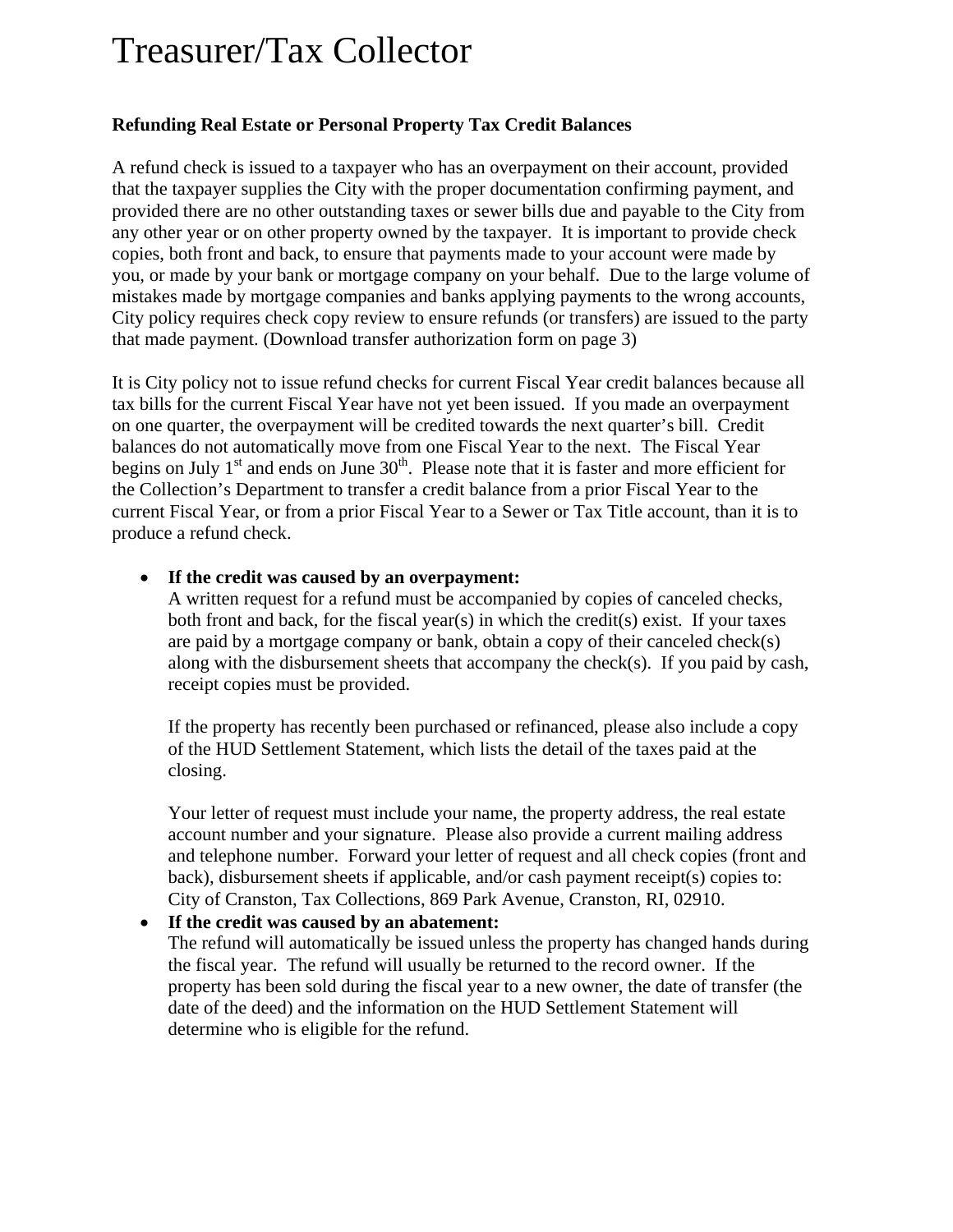### **Motor Vehicle Excise Taxes**

A refund check is only issued if there is a credit balance due to an abatement after the bill has been paid in full. In order to receive an abatement the taxpayer will need to file the necessary documentation with the Board of Assessors. To find out if you are entitled to an abatement and what documentation is necessary, please contact the City Assessor at: 401- 780-3188.

### **Sewer Bills**

In most cases, a credit balance will not result in a refund for a sewer account. A credit balance will be applied toward the next quarter sewer bill. However, when someone sells their property or if the credit amount will not be used up within the next two quarters, the property owner may request a sewer credit refund. Please contact the Collector's Department at: 401-780-3143.